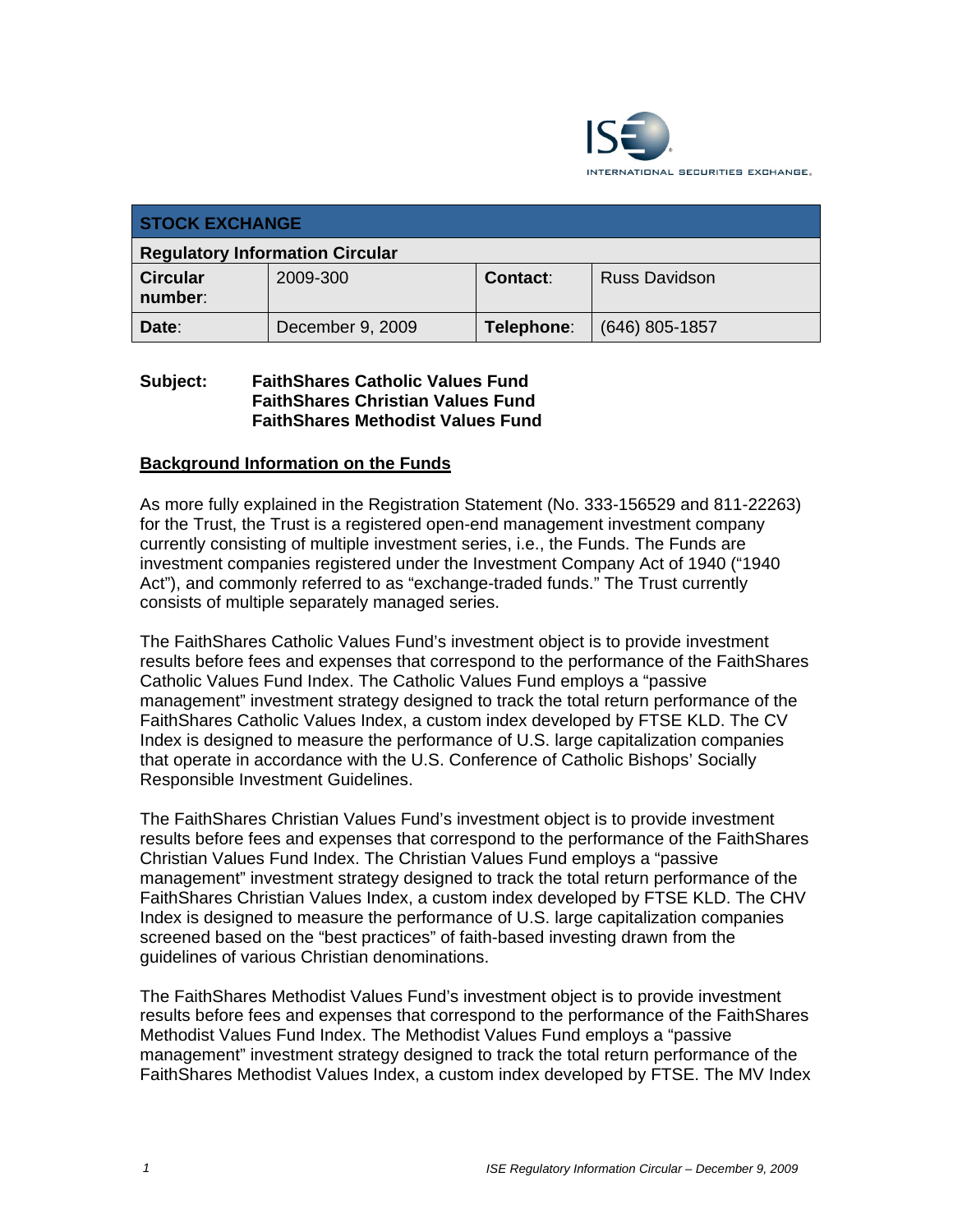is designed to measure the performance of U.S. large capitalization companies that operate in accordance with The Social Principles of the United Methodist Church.

FaithShares Advisors, LLC serves as the investment adviser to the Funds. SEI Investments Distribution Co. (the "Distributor") is the distributor for the Funds. Brown Brothers Harriman is the custodian and transfer agent for the Funds.

As described more fully in the Trust's Prospectus and Statement of Additional Information ("SAI"), each Fund issues and redeems shares at their net asset value ("NAV") only in large blocks of 50,000 Shares (each block of 50,000 Shares called a "Creation Unit"). Each Fund pays out dividends from its net investment income to investors at least quarterly. Each Fund distributes any net capital gains, if any, annually.

The Depository Trust Company ("DTC") serves as securities depository for the Shares, which may be held only in book-entry form; stock certificates will not be issued. DTC, or its nominee, is the record or registered owner of all outstanding Shares.

The NAV per Share of the Fund will be determined as of the close of trading (normally, 4:00 p.m. Eastern Time ("ET")) on each day that the Exchange is open for business (a "Business Day"). The NAV is available from the Trust and the Exchange and is also available to National Securities Clearing Corporation ("NSCC") participants through data made available from NSCC.

The Trust's registration statement describes the various fees and expenses for the Fund's shares. For a more complete description of the Funds and the Indexes, visit www.faithshares.com.

### **Purchases and Redemptions in Creation Unit Size**

Equity Electronic Access Members ("Equity EAMS") are hereby informed that procedures for purchases and redemptions of Shares in Creation Units are described in the Trust's Prospectus and SAI and that Shares are not individually redeemable but are redeemable only in Creation Unit aggregations or multiples thereof.

### **Principal Risks**

Interested persons are referred to the Trust's Prospectus for a description of risks associated with an investment in the Shares. These risks include, but are not limited to, stock market risk, and the risk that each Fund's return may not match the return of its index for a number of reasons including the incursion by a Fund of operating expenses and costs not applicable to its index. In addition, as noted in the Prospectus, the Shares may trade at market prices that may differ from their NAV. The NAV of the Shares will fluctuate with changes in the market value of the Fund's holdings. The market prices of the Shares will fluctuate in accordance with changes in NAV as well as the supply and demand for the Shares on the Exchange.

#### **Exchange Rules Applicable to Trading in the Shares**

The Shares are considered equity securities, thus rendering trading in the Shares subject to the Exchange's existing rules governing the trading of equity securities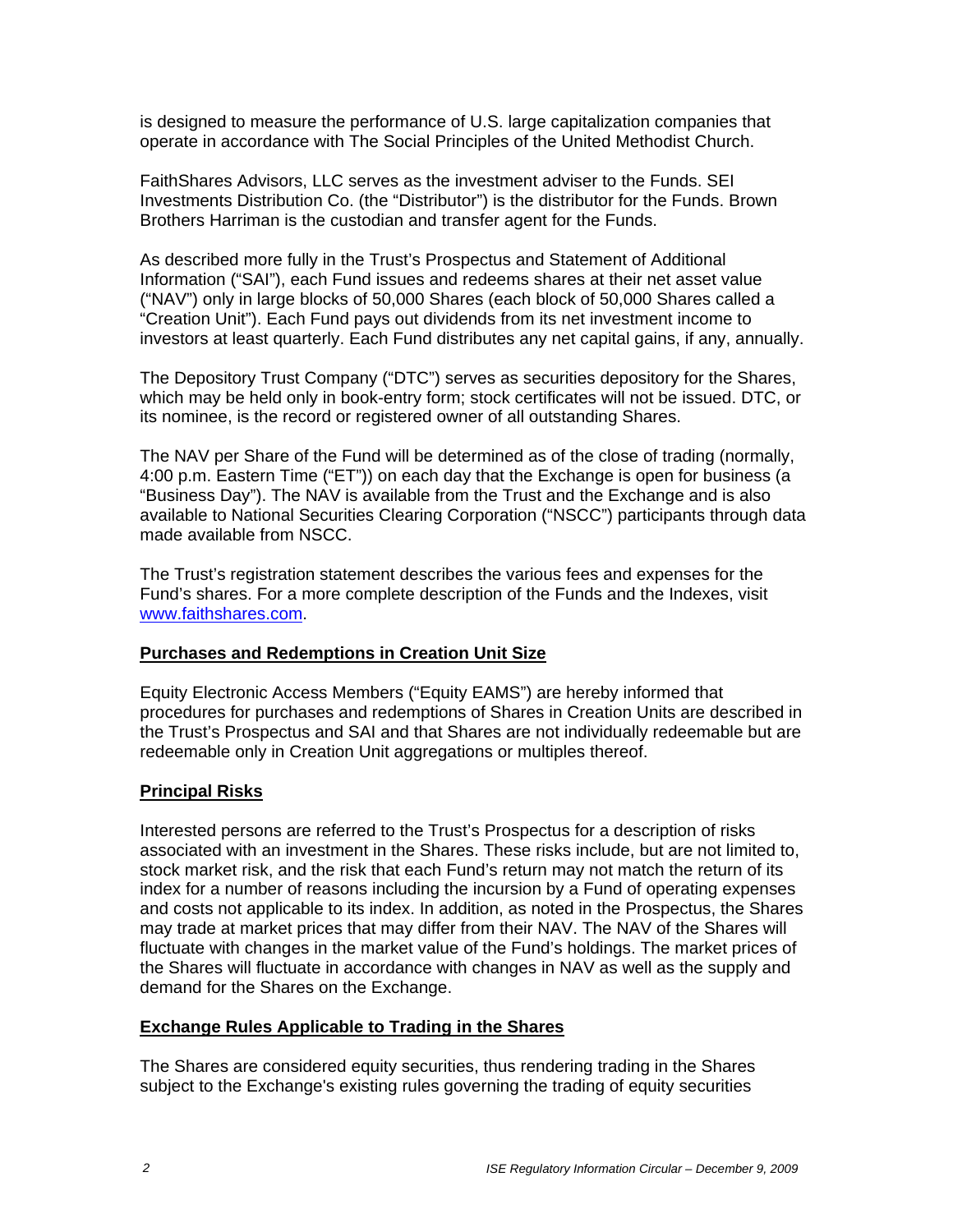# **Trading Hours**

Trading in the Shares on ISE is on a UTP basis and is subject to ISE equity trading rules. The Shares will trade from 8:00 a.m. until 8:00 p.m. Eastern Time. Equity EAMs trading the Shares during the Extended Market Sessions are exposed to the risk of the lack of the calculation or dissemination of underlying index value or intraday indicative value ("IIV"). For certain derivative securities products, an updated underlying index value or IIV may not be calculated or publicly disseminated in the Extended Market hours. Since the underlying index value and IIV are not calculated or widely disseminated during Extended Market hours, an investor who is unable to calculate implied values for certain derivative securities products during Extended Market hours may be at a disadvantage to market professionals.

## **Trading Halts**

ISE will halt trading in the Shares in accordance with ISE Rule 2101(a)(2)(iii). The grounds for a halt under this Rule include a halt by the primary market because it stops trading the Shares and/or a halt because dissemination of the IIV or applicable currency spot price has ceased, or a halt for other regulatory reasons. In addition, ISE will stop trading the Shares if the primary market de-lists the Shares.

### **Delivery of a Prospectus**

Pursuant to federal securities laws, investors purchasing Shares must receive a prospectus prior to or concurrently with the confirmation of a transaction. Investors purchasing Shares directly from the Fund (by delivery of the Deposit Amount) must also receive a prospectus.

Prospectuses may be obtained through the Distributor or on the Fund's website. The Prospectus does not contain all of the information set forth in the registration statement (including the exhibits to the registration statement), parts of which have been omitted in accordance with the rules and regulations of the SEC. For further information about the Fund, please refer to the Trust's registration statement.

### **Exemptive, Interpretive and No-Action Relief Under Federal Securities Regulations**

The Commission has issued letters (together, the "No- Action Letters") dated October 24, 2006, November 21, 2005 and August 17, 2001 granting exemptive, interpretive and no-action relief from certain provisions of and rules under the Securities Exchange Act of 1934 for exchange-traded funds listed and traded on a registered national securities exchange that meet certain criteria.

### **Regulation M Exemptions**

Generally, Rules 101 and 102 of Regulation M prohibit any "distribution participant" and its "affiliated purchasers" from bidding for, purchasing, or attempting to induce any person to bid for or purchase any security which is the subject of a distribution until after the applicable restricted period, except as specifically permitted in Regulation M. The provisions of the Rules apply to underwriters, prospective underwriters, brokers, dealers, and other persons who have agreed to participate or are participating in a distribution of securities.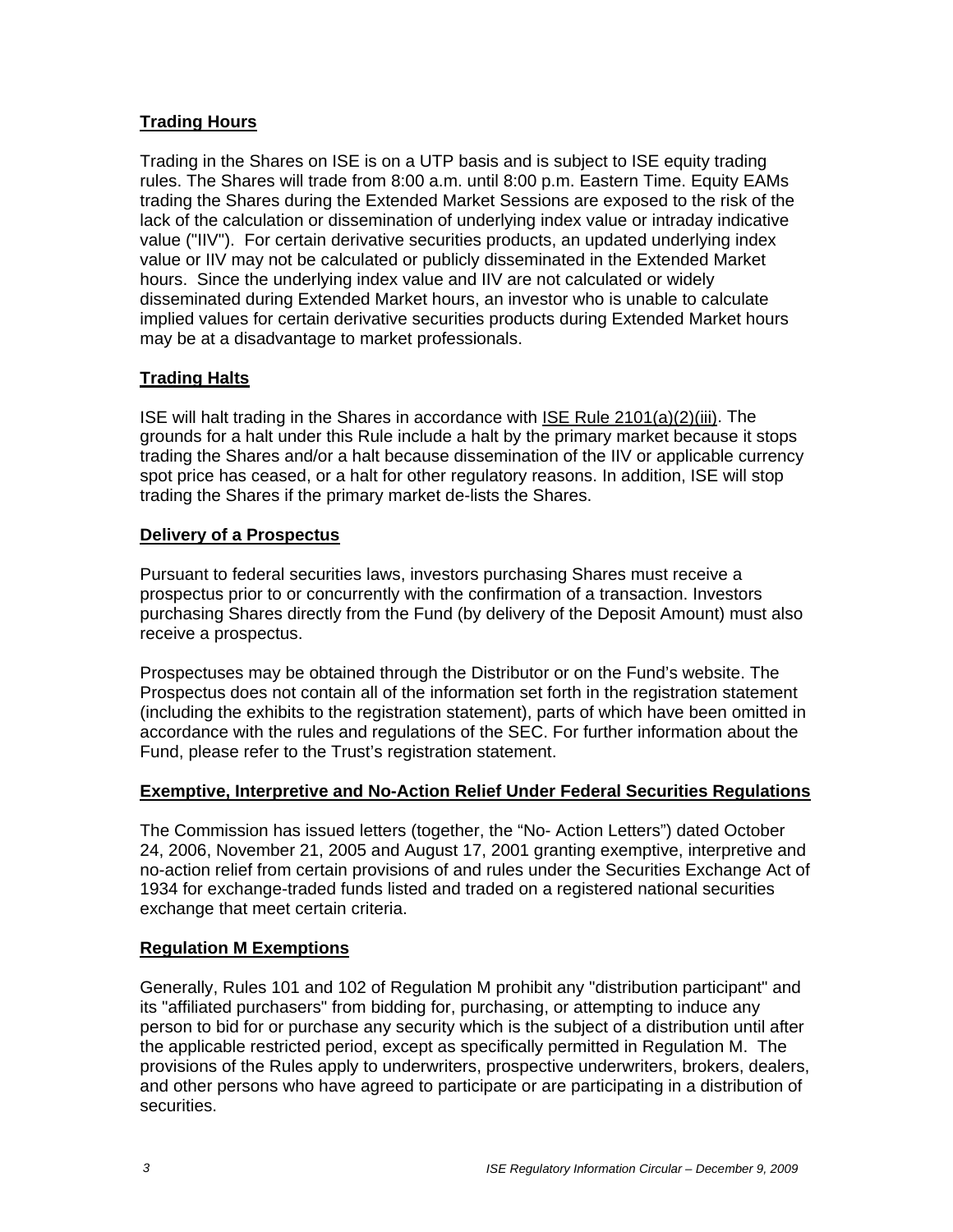The Commission issued a No-Action Letter by which persons participating in a distribution of shares of a fund may engage in secondary market transactions in such shares during their participation in such a distribution, despite the requirements of from Rule 101 under Regulation M. In addition, the SEC has permitted persons who may be deemed to be participating in the distribution of shares of a fund (i) to purchase securities for the purpose of purchasing creation unit aggregations of fund shares and (ii) to tender securities for redemption in Creation Unit Aggregations. Further, the Commission has clarified that the tender of fund shares to the Fund for redemption does not constitute a bid for or purchase of any of the Funds' securities during the restricted period of Rule 101. The Commission has issued a No-Action Letter to paragraph (e) of Rule 102 under Regulation M which allow the redemption of fund shares in creation unit aggregations during the continuous offering of shares.

## **Customer Confirmations for Creation or Redemption of Fund Shares (SEC Rule 10b-10)**

Broker–dealers who handle purchases or redemptions of Fund shares in Creation Units for customers will be permitted to provide such customers with a statement of the number of Creation Unit Aggregations created or redeemed without providing a statement of the identity, number and price of shares of the individual securities tendered to the Fund for purposes of purchasing creation unit aggregations ("Deposit Securities") or the identity, number and price of shares to be delivered by the Trust to the redeeming holder ("Redemption Securities"). The composition of the securities required to be tendered to the Fund for creation purposes and of the securities to be delivered on redemption will be disseminated each business day and will be applicable to requests for creations or redemption, as the case may be, on that day. This exemptive relief under Rule 10b-10 with respect to creations and redemptions is subject to the following conditions:

- 1) Confirmations to customers engaging in creations or redemptions must state that all information required by Rule 10b-10 will be provided upon request;
- 2) Any such request by a customer for information required by Rule 10b-10 will be filed in a timely manner, in accordance with Rule 10b-10(c);
- 3) Except for the identity, number and price of shares of the component securities of the Deposit Securities and Redemption Securities, as described above, confirmations to customers must disclose all other information required by Rule 10b-10(a).

# **SEC Rule 14e-5**

The Commission has permitted any person acting as a dealer-manager of a tender offer for a component security of fund (1) to redeem fund shares in creation unit aggregations from the issuer that may include a security subject to such tender offer and (2) to purchase fund shares during such tender offer. In addition, a No-Action has been issued under Rule 14e-5 states that if a broker-dealer acting as a dealer-manager of a tender offer for a security of the Fund purchases or arranges to purchase such securities in the secondary market for the purpose of tendering such securities to purchase one or more creation unit aggregations of shares, it must be made in conformance with the following: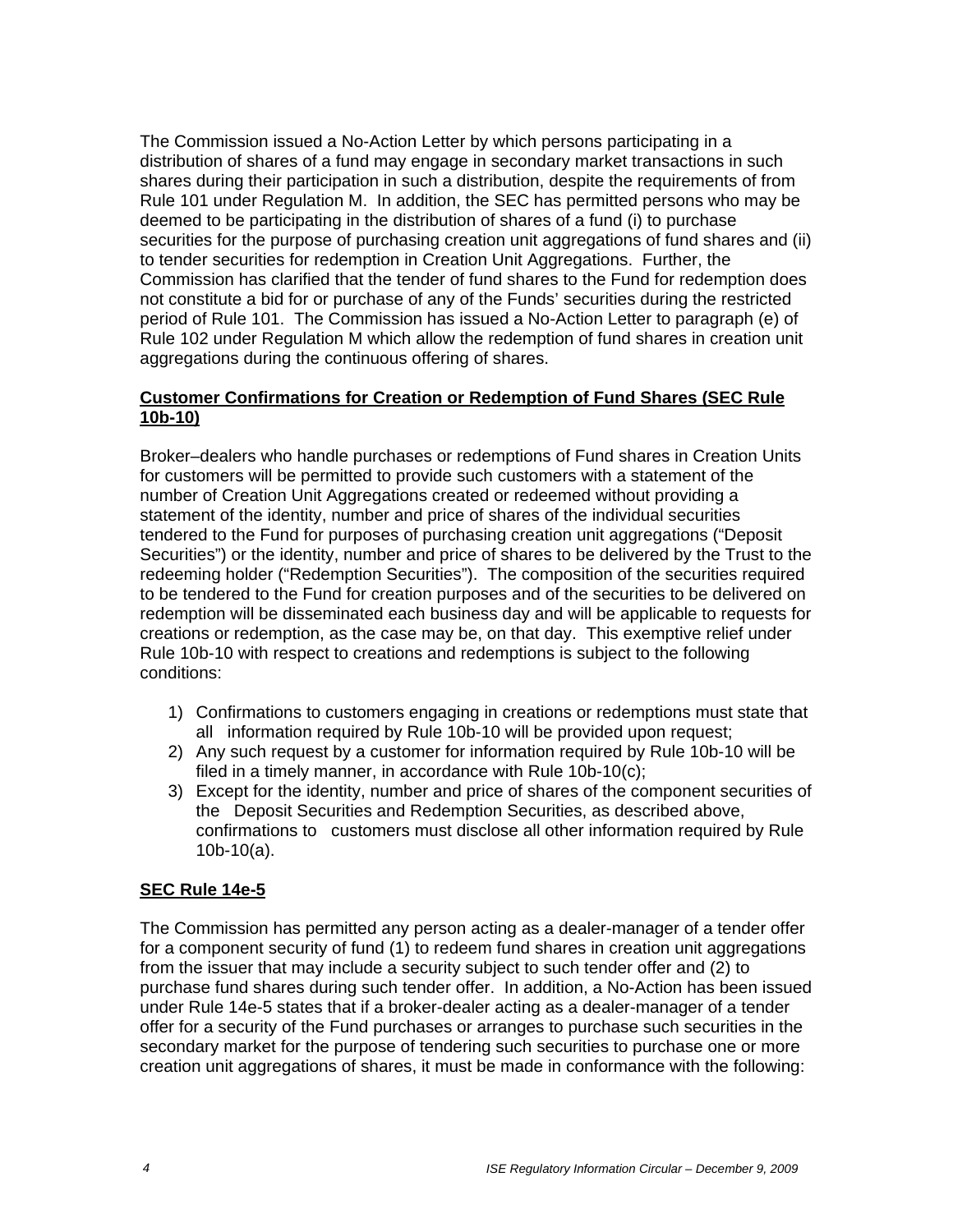- i. such bids or purchases are effected in the ordinary course of business, in connection with a basket of 20 or more securities in which any security that is the subject of a distribution, or any reference security, does not comprise more than 5% of the value of the basket purchased; or
- ii. purchases are effected as adjustments to such basket in the ordinary course of business as a result of a change in the composition of the underlying index; and
- iii. such bids or purchases are not affected for the purpose of facilitating such tender offer.

# **Section 11(d)(1); SEC Rules 11d1-1 and 11d1-2**

Section 11(d)(1) of the Act generally prohibits a person who is both a broker and a dealer from effecting any transaction in which the broker-dealer extends credit to a customer on any security which was part of a new issue in the distribution of which he participated as a member of a selling syndicate or group within thirty days prior to such transaction. The Commission has clarified that Section 11(d)(1) does not apply to broker-dealers that are not authorized participants (and, therefore, do not create creation unit aggregations) that engage in both proprietary and customer transactions in shares of a fund in the secondary market, and for broker-dealer authorized participants that engage in creations of creation unit aggregations. This relief is subject to specific conditions, including the condition that such broker-dealer (whether or not an authorized participant) does not, directly or indirectly, receive from the fund complex any payment, compensation or other economic incentive to promote or sell the shares of a fund to persons outside the fund complex, other than non-cash compensation permitted under NASD Rule 2830 (I)(5)(A), (B) or (C). See letter dated November 22, 2005 from Brian A Bussey, Assistant Chief Counsel, SEC Division of Market Regulation, to Barclays Global Investors, N.A., dated November 22, 2005. The Commission has issued a No-Action Letter under Section 11(d)(1) of the Act states that broker-dealers may treat shares of a fund, for purposes of Rule 11d1-2, as "securities issued by a registered open-end investment company as defined in the Investment Company Act" and thereby extend credit or maintain or arrange for the extension or maintenance of credit on shares that have been owned by the persons to whom credit is provided for more than 30 days, in reliance on the exemption contained in the rule.

### **SEC Rule 15c1-5 and 15c1-6**

The Commission has issued a No-Action letter with respect to Rule 15c1-5 and Rule 15c1-6 as to the required disclosure of control by a broker or dealer with respect to creations and redemptions of fund shares and secondary market transactions therein.

**This Regulatory Information Circular is not a statutory Prospectus. Equity EAMs should consult the Trust's Registration Statement, SAI, Prospectus and the Fund's website for relevant information.**